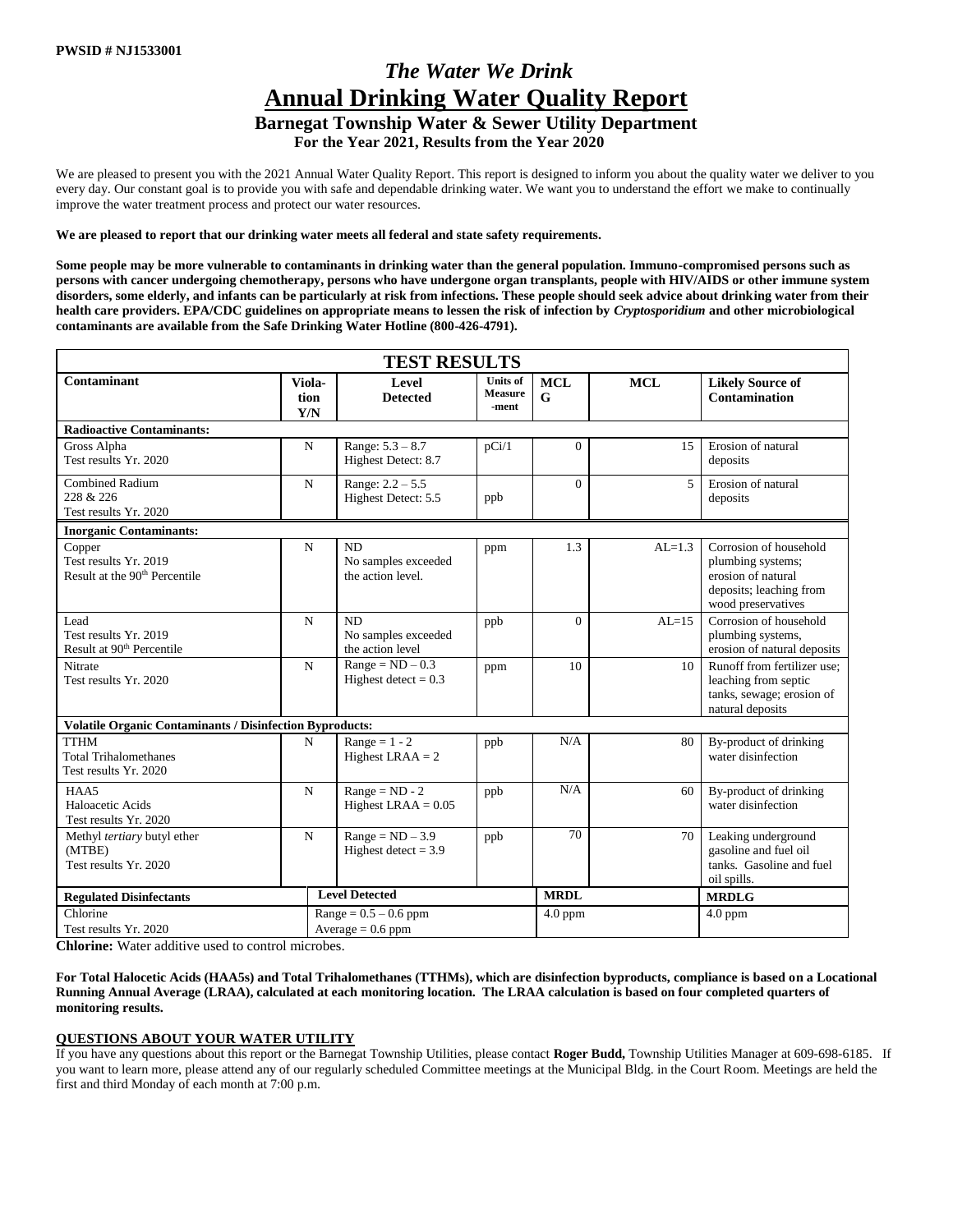### **WHERE YOUR WATER COMES FROM**

The source of Barnegat Township's drinking water is groundwater. Our six wells draw water from the Kirkwood-Cohansey aquifer and are capable of pumping 6.8 million gallons of water a day. The New Jersey Department of Environmental Protection (NJDEP) has prepared Source Water Assessment Reports and Summaries for all public water systems. Please see the Susceptibility Ratings page for Barnegat Township's Drinking Water Wells. Further information on the Source Water Assessment Program can be obtained by logging onto NJDEP's source water assessment web site at www.state.nj.us/dep/swap or by contacting NJDEP's Bureau of Safe Drinking Water at (609) 292-5550. You may also contact your public water system at 698-6185.

#### **YOUR DRINKING WATER QUALITY**

The Barnegat Utilities routinely monitors for constituents in your drinking water according to Federal and State laws. The table shows the results of our monitoring for the period of January 1st to December 31<sup>st</sup> 2020. The state allows us to monitor for some contaminants less than once per year because the concentrations of these contaminants do not change frequently. Some of our data though representative, are more than one year old.

## **ADDITIONAL INFORMATION**

The sources of drinking water (both tap water and bottled water) include rivers, lakes, streams, ponds reservoirs, springs, and wells. As water travels over the surface of the land or through the ground, it dissolves naturally occurring minerals and, in some cases, radioactive material, and can pick up substances resulting from the presence of animals or from human activity.

Contaminants that may be present in source water include:

- Microbial contaminants, such as viruses and bacteria, which may come from sewage treatment plants, septic systems, agricultural livestock operations, and wildlife.
- Inorganic contaminants, such as salts and metals, which can be naturally occurring or result from urban storm water runoff, industrial or domestic wastewater discharges, oil and gas projection, mining, or farming.
- Pesticides and herbicides, which may come from a variety of sources such as agriculture, urban storm water runoff, and residential uses.
- Organic chemical contaminants, including synthetic and volatile organic chemicals, which are byproducts of industrial processes and petroleum production, and can, also come from gas stations, urban storm water runoff, and septic systems.
- Radioactive contaminants which can be naturally occurring or be the result of oil and gas production and mining activities.

In order to ensure that tap water is safe to drink, EPA prescribes regulations which limit the amount of certain contaminants in water provided by public water systems. Food and Drug Administration regulations establish limits for contaminants in bottled water, which must provide the same protection for public health.

Drinking water, including bottled water, may reasonably be expected to contain at least small amounts of some contaminants. The presence of contaminants does not necessarily indicate that the water poses a health risk. More information about contaminants and potential health effects can be obtained by calling the Environmental Protection Agency's Safe Drinking Water Hotline at 1-800-426-4791.

The Safe Drinking Water Act regulations allow monitoring waivers to reduce or eliminate the monitoring requirements for asbestos, volatile organics and synthetic organic chemicals. Our system received a monitoring waiver for synthetic organic chemicals and asbestos.

## **LEAD**

If present, elevated levels of lead can cause serious health problems, especially for pregnant women and young children. Lead in drinking water is primarily from materials and components associated with service lines and home plumbing. The Barnegat Township Water & Sewer Utility is responsible for providing high quality drinking water but cannot control the variety of materials used in plumbing components. When your water has been sitting for several hours, you can minimize the potential for lead exposure by flushing your tap for 30 second to 2 minutes before using water for drinking and cooking. If you are concerned about lead in your water, you may wish to have your water tested. Information on lead in drinking water, testing methods, and steps you can take to minimize exposure is available from the Safe Drinking Water hotline or at http:www.epa.gov/safewater/lead.

## **UNDERSTANDING THE WATER QUALITY "TEST RESULTS" TABLE**

In the "Test Results" table you may find some terms and abbreviations you may not be familiar with. To help you better understand these terms we have provided the following definitions:

Non-Detects (ND) - laboratory analysis indicates that the constituent is not present.

Parts per million (ppm) or Milligrams per liter (mg/l) - one part per million corresponds to one minute in two years or a single penny in \$10,000.

Parts per billion (ppb) or Micrograms per liter - one part per billion corresponds to one minute in 2,000 years, or a single penny in \$10,000,000.

Picocuries per liter (pCi/L) - picocuries per liter is a measure of the radioactivity in water.

Action Level - the concentration of a contaminant which, if exceeded, triggers treatment or other requirements which a water system must follow.

Maximum Contaminant Level - The "Maximum Allowed" (MCL) is the highest level of a contaminant that is allowed in drinking water. MCLs are set as close to the MCLGs as feasible using the best available treatment technology.

Maximum Contaminant Level Goal -The "Goal"(MCLG) is the level of a contaminant in drinking water below which there is no known or expected risk to health. MCLGs allow for a margin of safety.

Secondary Contaminant- Substances that do not have an impact on health. Secondary Contaminants affect aesthetic qualities such as odor, taste or appearance. Secondary standards are recommendations, not mandates.

Recommended Upper Limit (RUL) – Recommended maximum concentration of secondary contaminants. These reflect aesthetic qualities such as odor, taste or appearance. RUL's are recommendations, not mandates.

Maximum Residual Disinfectant Level (MRDL**) -** The highest level of a disinfectant allowed in drinking water. There is convincing evidence that addition of a disinfectant is necessary for control of microbial contaminants.

Maximum Residual Disinfectant Level Goal (MRDLG**) -** The level of a drinking water disinfectant, below which there is no known or expected risk to health. MRDLGs do not reflect the benefits of the use of disinfectants to control microbial contamination